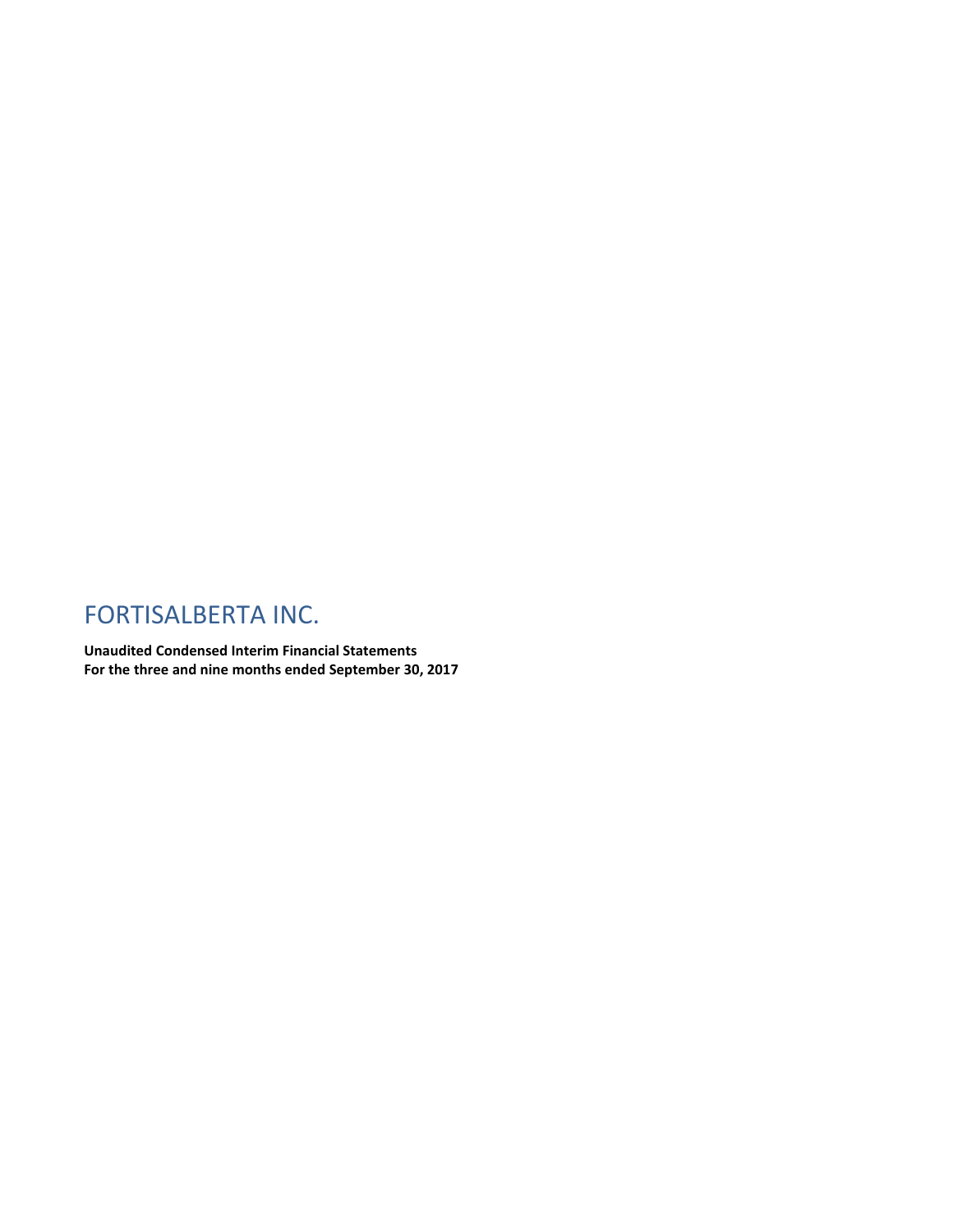# FORTISALBERTA INC. CONDENSED INTERIM BALANCE SHEETS (UNAUDITED)

| As at                                                                                      |                    | September 30, | December 31,    |
|--------------------------------------------------------------------------------------------|--------------------|---------------|-----------------|
| (all amounts in thousands of Canadian dollars)                                             |                    | 2017          | 2016            |
|                                                                                            |                    |               |                 |
| <b>Assets</b>                                                                              |                    |               |                 |
| Current assets                                                                             |                    |               |                 |
| Restricted cash                                                                            | $\ddot{\varsigma}$ | 3,933         | \$<br>3,933     |
| Accounts receivable                                                                        |                    | 135,389       | 107,028         |
| Prepaids and deposits                                                                      |                    | 5,652         | 3,486           |
| Income tax receivable                                                                      |                    | 1,759         |                 |
| Regulatory assets (note 3)                                                                 |                    | 2,053         | 854             |
| Total current assets                                                                       |                    | 148,786       | 115,301         |
|                                                                                            |                    |               |                 |
| Regulatory assets (note 3)                                                                 |                    | 379,603       | 339,745         |
| Property, plant and equipment                                                              |                    | 3,463,453     | 3,310,897       |
| Intangible assets                                                                          |                    | 67,709        | 64,201          |
| Other assets                                                                               |                    | 1,774         | 1,799           |
| Goodwill                                                                                   |                    | 226,968       | 226,968         |
| <b>Total Assets</b>                                                                        | $\ddot{\varsigma}$ | 4,288,293     | \$<br>4,058,911 |
|                                                                                            |                    |               |                 |
| <b>Liabilities and Shareholder's Equity</b>                                                |                    |               |                 |
| <b>Current liabilities</b>                                                                 |                    |               |                 |
| Short-term borrowings                                                                      | $\ddot{\varsigma}$ | 4,738         | \$<br>92,610    |
| Accounts payable and other current liabilities                                             |                    | 183,814       | 158,742         |
| Income tax payable                                                                         |                    |               | 1,927           |
| Regulatory liabilities (note 3)                                                            |                    | 47,741        | 26,136          |
| <b>Total current liabilities</b>                                                           |                    | 236,293       | 279,415         |
|                                                                                            |                    |               |                 |
| <b>Other liabilities</b>                                                                   |                    | 15,950        | 16,390          |
| Regulatory liabilities (note 3)                                                            |                    | 391,789       | 412,033         |
| Deferred income tax                                                                        |                    | 277,297       | 244,927         |
| Long-term debt                                                                             |                    | 2,018,553     | 1,819,478       |
| <b>Total Liabilities</b>                                                                   |                    | 2,939,882     | 2,772,243       |
| Commitments and contingencies (note 8)                                                     |                    |               |                 |
|                                                                                            |                    |               |                 |
| <b>Shareholder's Equity</b>                                                                |                    |               |                 |
| Share capital, no par value, unlimited authorized shares, 63 shares issued and outstanding |                    | 173,848       | 173,848         |
| (December 31, 2016 - 63)                                                                   |                    |               |                 |
| Additional paid-in capital                                                                 |                    | 719,896       | 699,896         |
| Accumulated other comprehensive income                                                     |                    | 1,402         | 1,329           |
| Retained earnings                                                                          |                    | 453,265       | 411,595         |
| <b>Total Shareholder's Equity</b>                                                          |                    | 1,348,411     | 1,286,668       |
| <b>Total Liabilities and Shareholder's Equity</b>                                          | \$                 | 4,288,293     | \$<br>4,058,911 |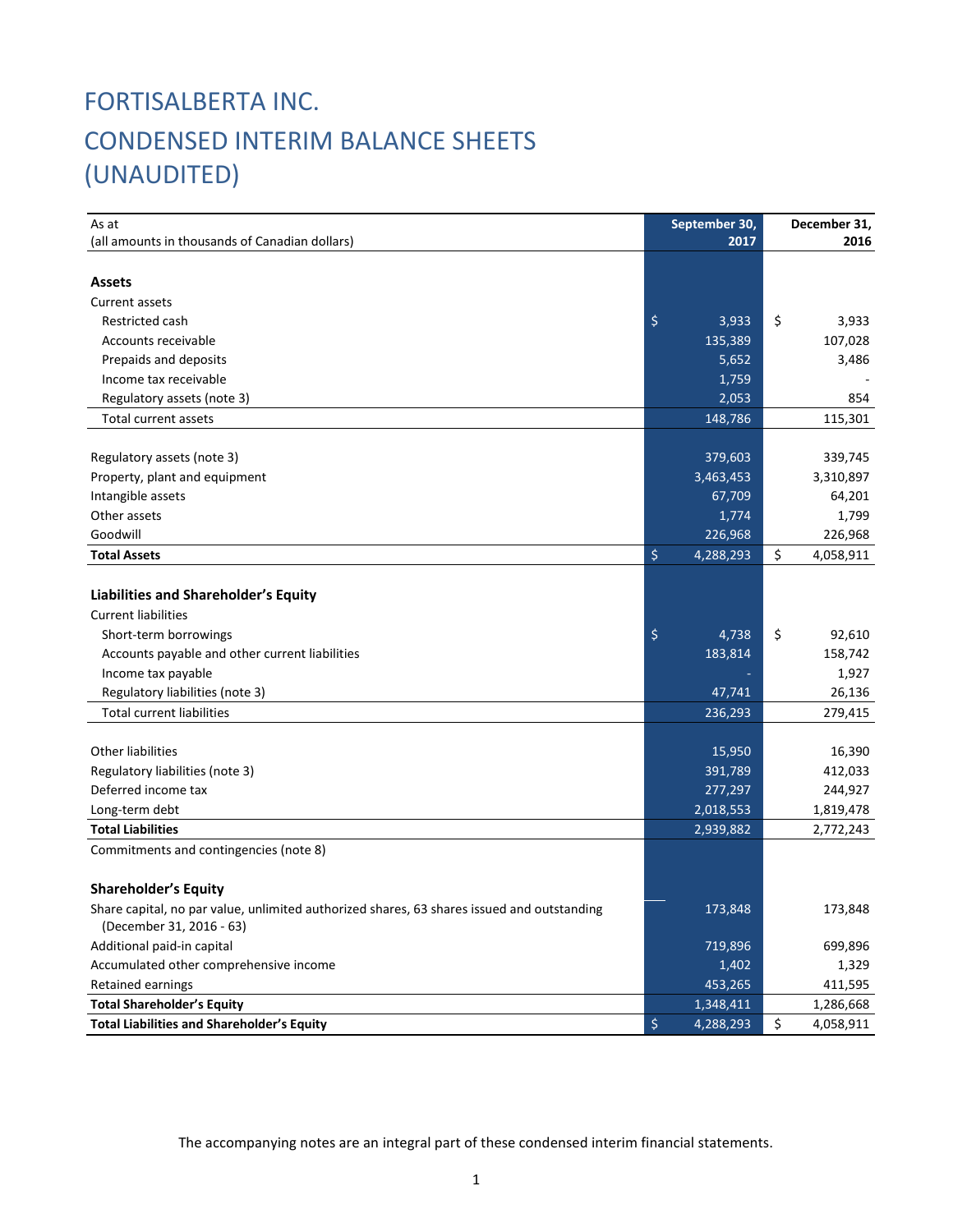# FORTISALBERTA INC. CONDENSED INTERIM STATEMENTS OF INCOME AND COMPREHENSIVE INCOME (UNAUDITED)

|                                                           |                    | Three months ended | Nine months ended             |               |  |  |  |
|-----------------------------------------------------------|--------------------|--------------------|-------------------------------|---------------|--|--|--|
|                                                           |                    | September 30,      | September 30,                 |               |  |  |  |
| (all amounts in thousands of Canadian dollars)            | 2017               | 2016               | 2017                          | 2016          |  |  |  |
|                                                           |                    |                    |                               |               |  |  |  |
| <b>Revenues</b>                                           |                    |                    |                               |               |  |  |  |
| Electric rate revenue                                     | \$<br>$148,512$ \$ | 139,419            | I\$<br>$437,199$ \$           | 418,067       |  |  |  |
| Other revenue                                             | 3,987              | 4,410              | 10,864                        | 11,559        |  |  |  |
| <b>Total Revenues</b>                                     | 152,499            | 143,829            | 448,063                       | 429,626       |  |  |  |
|                                                           |                    |                    |                               |               |  |  |  |
| <b>Expenses</b>                                           |                    |                    |                               |               |  |  |  |
| Cost of sales (exclusive of items shown separately below) | 47,294             | 47,631             | 146,959                       | 142,136       |  |  |  |
| Depreciation                                              | 44,442             | 41,964             | 134,732                       | 126,951       |  |  |  |
| Amortization                                              | 2,273              | 2,197              | 7,210                         | 7,523         |  |  |  |
| <b>Total Expenses</b>                                     | 94,009             | 91,792             | 288,901                       | 276,610       |  |  |  |
|                                                           |                    |                    |                               |               |  |  |  |
| Other income                                              |                    |                    | 888                           | 1,657         |  |  |  |
| Income before interest expense and income tax             | 58,490             | 52,037             | 160,050                       | 154,673       |  |  |  |
| Interest expense                                          | 23,345             | 21,474             | 69,152                        | 63,226        |  |  |  |
| Income before income tax                                  | 35,145             | 30,563             | 90,898                        | 91,447        |  |  |  |
| Income tax                                                |                    |                    |                               |               |  |  |  |
| Current income tax recovery                               | (670)              | (910)              | (1,524)                       | (3, 301)      |  |  |  |
| Deferred income tax expense                               | 804                | 1,086              | 2,002                         | 3,816         |  |  |  |
| <b>Total Income Tax</b>                                   | 134                | 176                | 478                           | 515           |  |  |  |
| <b>Net Income</b>                                         | \$<br>$35,011$ \$  | 30,387             | $\overline{90,420}$ \$<br>I\$ | 90,932        |  |  |  |
| Other comprehensive income                                |                    |                    |                               |               |  |  |  |
| Reclassification of other post-employment benefit items   | 24                 | 64                 | 73                            | 190           |  |  |  |
| <b>Comprehensive Income</b>                               | \$<br>35,035       | \$<br>30,451       | I\$<br>90,493                 | ۱\$<br>91,122 |  |  |  |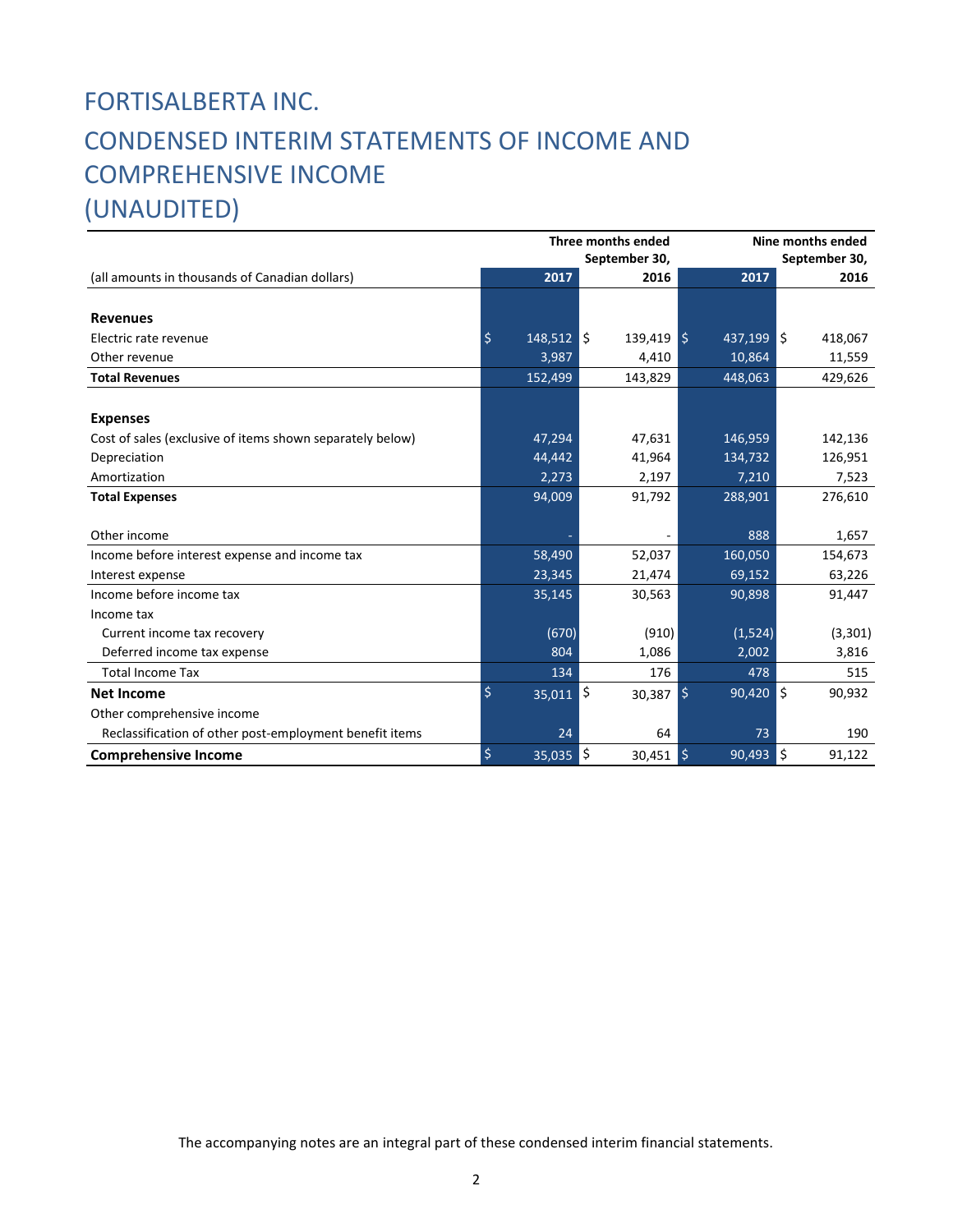# FORTISALBERTA INC. CONDENSED INTERIM STATEMENTS OF CHANGES IN SHAREHOLDER'S EQUITY

(UNAUDITED)

|                                                         |                        | <b>Three Months Ended</b> |     |              |              | <b>Nine Months Ended</b> |     |               |  |  |
|---------------------------------------------------------|------------------------|---------------------------|-----|--------------|--------------|--------------------------|-----|---------------|--|--|
|                                                         |                        | September 30,             |     |              |              |                          |     | September 30, |  |  |
| (all amounts in thousands of Canadian dollars)          |                        | 2017                      |     | 2016         |              | 2017                     |     | 2016          |  |  |
|                                                         |                        |                           |     |              |              |                          |     |               |  |  |
| <b>Share Capital</b>                                    |                        |                           |     |              |              |                          |     |               |  |  |
| Balance, beginning of period                            | \$                     | $173,848$ \$              |     | $173,848$ \$ |              | $173,848$ \$             |     | 173,848       |  |  |
| Share capital issued                                    |                        |                           |     |              |              |                          |     |               |  |  |
| Balance, end of period                                  | \$                     | 173,848                   | ls  | 173,848      | Ś.           | 173,848                  | ۱\$ | 173,848       |  |  |
|                                                         |                        |                           |     |              |              |                          |     |               |  |  |
| <b>Additional Paid-in Capital</b>                       |                        |                           |     |              |              |                          |     |               |  |  |
| Balance, beginning of period                            | \$                     | 719,896 \$                |     | 699,896      | I\$          | $699,896$ $\sqrt{5}$     |     | 689,896       |  |  |
| <b>Equity contributions</b>                             |                        |                           |     |              |              | 20,000                   |     | 10,000        |  |  |
| Balance, end of period                                  | \$                     | $719,896$ \$              |     | 699,896      | l Ś          | 719,896                  | ١ś  | 699,896       |  |  |
|                                                         |                        |                           |     |              |              |                          |     |               |  |  |
| <b>Accumulated Other Comprehensive Income (Loss)</b>    |                        |                           |     |              |              |                          |     |               |  |  |
| Balance, beginning of period                            | \$                     | $1,378$ \$                |     | $(2,272)$ \$ |              | $1,329$ \$               |     | (2,398)       |  |  |
| Reclassification of other post-employment benefit items |                        | 24                        |     | 64           |              | 73                       |     | 190           |  |  |
| Balance, end of period                                  | \$                     | 1,402                     | ۱\$ | $(2,208)$ \$ |              | 1,402                    | ۱\$ | (2, 208)      |  |  |
|                                                         |                        |                           |     |              |              |                          |     |               |  |  |
| <b>Retained Earnings</b>                                |                        |                           |     |              |              |                          |     |               |  |  |
| Balance, beginning of period                            | \$                     | 434.504 S                 |     | $457.696$ \$ |              | $411,595$ \$             |     | 429,651       |  |  |
| Net income                                              |                        | 35,011                    |     | 30,387       |              | 90,420                   |     | 90,932        |  |  |
| <b>Dividends</b>                                        |                        | (16, 250)                 |     | (16, 250)    |              | (48, 750)                |     | (48,750)      |  |  |
| Balance, end of period                                  | $\overline{\varsigma}$ | 453,265                   | ls. | 471,833      | $\mathsf{S}$ | 453,265                  | l\$ | 471,833       |  |  |
| <b>Total Shareholder's Equity</b>                       | \$                     | 1,348,411                 | ۱ś  | 1,343,369    | \$           | 1,348,411                | \$  | 1,343,369     |  |  |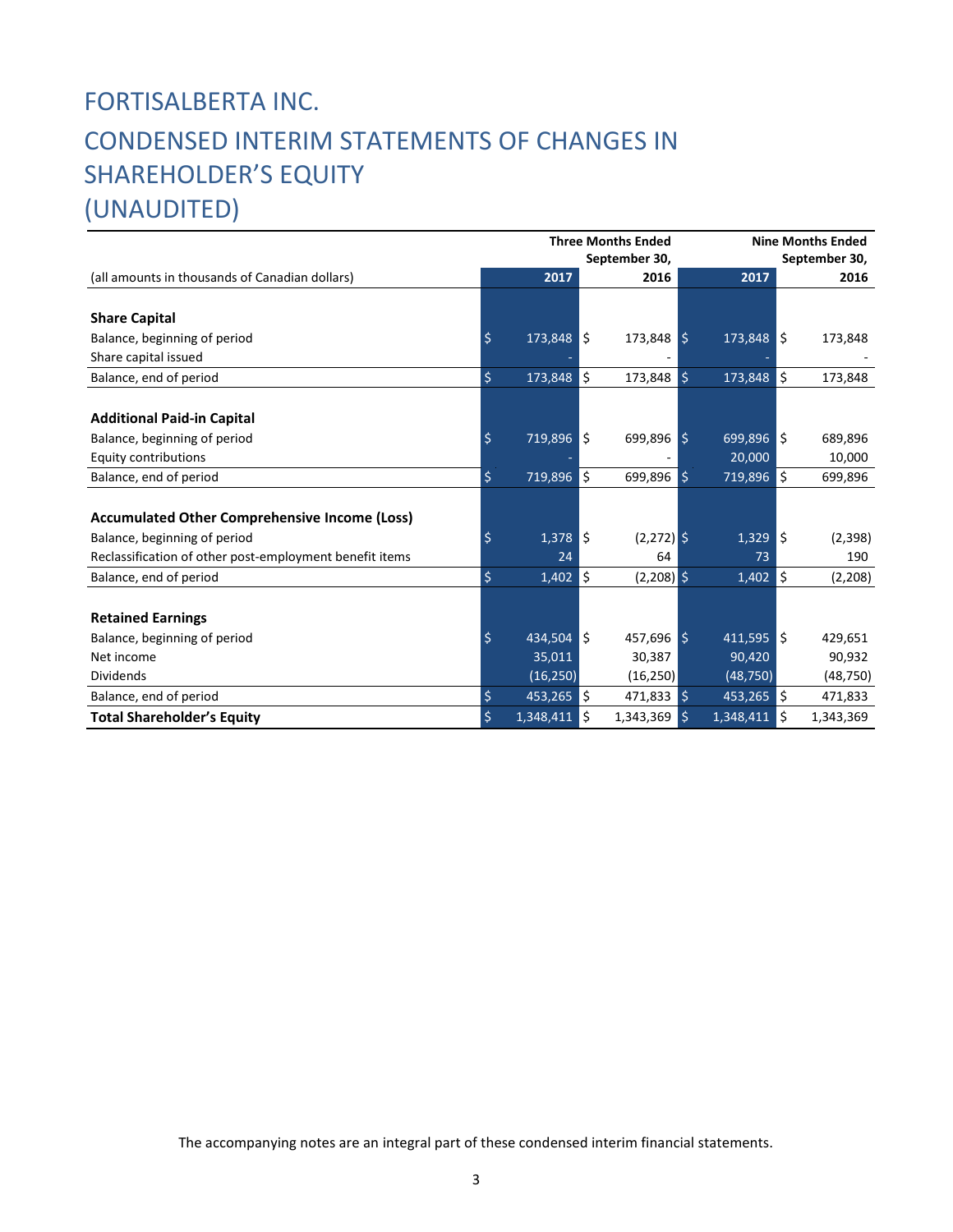# FORTISALBERTA INC. CONDENSED INTERIM STATEMENTS OF CASH FLOWS (UNAUDITED)

|                                                                     | <b>Three Months Ended</b> |                   |               | <b>Nine Months Ended</b> |              |  |  |  |
|---------------------------------------------------------------------|---------------------------|-------------------|---------------|--------------------------|--------------|--|--|--|
|                                                                     |                           | September 30,     | September 30, |                          |              |  |  |  |
| (all amounts in thousands of Canadian dollars)                      | 2017                      | 2016              |               | 2017                     | 2016         |  |  |  |
|                                                                     |                           |                   |               |                          |              |  |  |  |
| <b>Operating Activities</b>                                         |                           |                   |               |                          |              |  |  |  |
| Net income                                                          | \$<br>$35,011$ \$         | $30,387$ \$       |               | $90,420$ \$              | 90,932       |  |  |  |
| Adjustments for non-cash items included in net income:              |                           |                   |               |                          |              |  |  |  |
| Depreciation                                                        | 44,442                    | 41,964            |               | 134,732                  | 126,951      |  |  |  |
| Amortization                                                        | 2,475                     | 2,383             |               | 7,764                    | 8,080        |  |  |  |
| Deferred income tax                                                 | 804                       | 1,086             |               | 2,002                    | 3,816        |  |  |  |
| Equity component of allowance for funds used during<br>construction |                           |                   |               | (888)                    | (1,657)      |  |  |  |
| Change in long-term regulatory assets and liabilities               | (13, 022)                 | (7,659)           |               | (38, 930)                | (29, 824)    |  |  |  |
| Change in other non-current operating assets and liabilities        | (81)                      | (91)              |               | (444)                    | (298)        |  |  |  |
| Change in non-cash operating working capital (note 9)               | 13,008                    | 25,417            |               | 5,978                    | 33,625       |  |  |  |
| Cash from operating activities                                      | 82,637                    | 93,487            |               | 200,634                  | 231,625      |  |  |  |
|                                                                     |                           |                   |               |                          |              |  |  |  |
| <b>Investing Activities</b>                                         |                           |                   |               |                          |              |  |  |  |
| Additions to property, plant and equipment                          | (105, 419)                | (89, 614)         |               | (293, 857)               | (244, 870)   |  |  |  |
| Customer contributions for property, plant and equipment            | 7,341                     | 6,908             |               | 19,253                   | 14,227       |  |  |  |
| Additions to intangible assets                                      | (3,028)                   | (4, 522)          |               | (9,852)                  | (15,005)     |  |  |  |
| Proceeds from the sale of property, plant and equipment             | 441                       | 1,257             |               | 1,666                    | 1,918        |  |  |  |
| Net change in employee loans                                        | 247                       | 168               |               | 27                       | (193)        |  |  |  |
| Cash used in investing activities                                   | (100, 418)                | (85, 803)         |               | (282, 763)               | (243, 923)   |  |  |  |
| <b>Financing Activities</b>                                         |                           |                   |               |                          |              |  |  |  |
| Change in short-term borrowings                                     | (85, 262)                 | (10, 864)         |               | (87, 872)                | (35,000)     |  |  |  |
|                                                                     |                           |                   |               |                          |              |  |  |  |
| Proceeds from long-term debt, net of issuance costs                 | 198,941                   | 148,970           |               | 198,941                  | 148,891      |  |  |  |
| Net borrowings under committed credit facility                      | (95, 113)                 | (115, 114)        |               | (190)                    | (53, 159)    |  |  |  |
| Dividends paid                                                      | (16, 250)                 | (16, 250)         |               | (48, 750)                | (48, 750)    |  |  |  |
| <b>Equity contributions</b>                                         |                           |                   |               | 20,000                   | 10,000       |  |  |  |
| Cash from financing activities                                      | 2,316                     | 6,742             |               | 82,129                   | 21,982       |  |  |  |
| Change in cash and cash equivalents                                 | (15, 465)                 | 14,426            |               |                          | 9,684        |  |  |  |
| Cash and cash equivalents, beginning of period                      | 15,465                    |                   |               |                          | 4,742        |  |  |  |
| Cash and cash equivalents, end of period                            | \$                        | \$<br>$14,426$ \$ |               |                          | \$<br>14,426 |  |  |  |
|                                                                     |                           |                   |               |                          |              |  |  |  |

*Supplemental cash flow information (note 9)*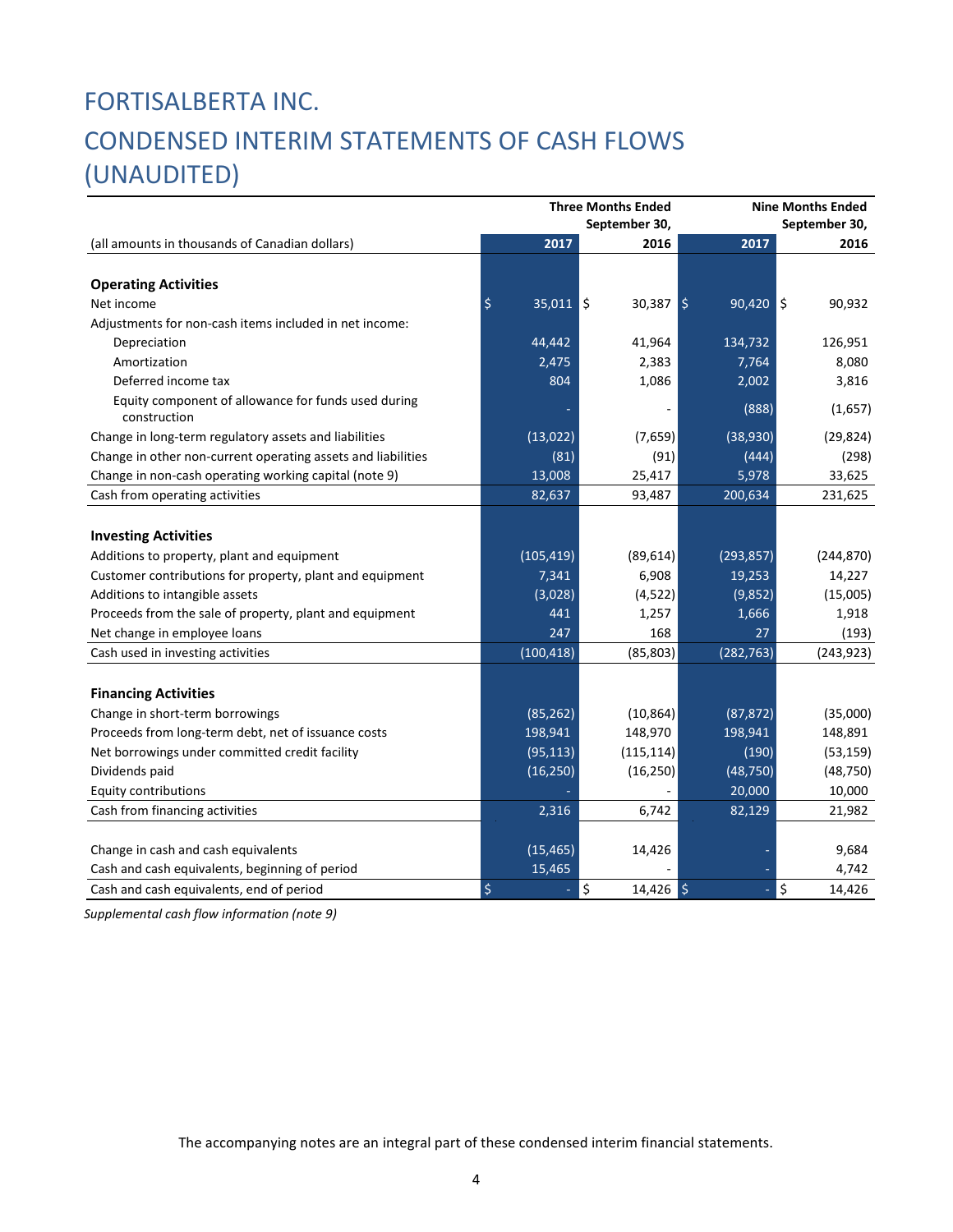# NOTES TO THE CONDENSED INTERIM FINANCIAL STATEMENTS (UNAUDITED)

### 1. ENTITY DEFINITION AND NATURE OF OPERATIONS

FortisAlberta Inc. (the "Corporation" or "FortisAlberta") is a regulated electricity distribution utility in the Province of Alberta. Its business is the ownership and operation of electricity facilities that distribute electricity generated by other market participants from high-voltage transmission substations to end-use customers. The Corporation does not own or operate generation or transmission assets and is not involved in the direct sale of electricity. It is intended that the Corporation remain a regulated electricity utility for the foreseeable future, focusing on the delivery of safe, reliable and cost-effective electricity services to its customers in Alberta.

The Corporation is regulated by the Alberta Utilities Commission (the "AUC") pursuant to the *Alberta Utilities Commission Act* (the "*AUC Act*"). The AUC's jurisdiction, pursuant to the *Electric Utilities Act* (the "*EUA*"), the *Public Utilities Act*, the *Hydro and Electric Energy Act* and the *AUC Act*, includes the approval of distribution tariffs for regulated distribution utilities such as the Corporation including the rates and terms and conditions on which service is to be provided by those utilities.

The Corporation is an indirect, wholly-owned subsidiary of Fortis Inc. (''Fortis''). Fortis is a leader in the North American electric and gas utility business, serving customers across Canada and in the United States and the Caribbean.

### 2. SUMMARY OF SIGNIFICANT ACCOUNTING POLICIES

#### **(a) Basis of Presentation**

These condensed interim financial statements have been prepared by management in accordance with accounting principles generally accepted in the United States of America ("US GAAP") as codified in the Financial Accounting Standards Board ("FASB") Accounting Standards Codification ("ASC"). In 2014, Canadian securities regulators approved the extension of the Corporation's exemptive relief to continue reporting under US GAAP rather than International Financial Reporting Standards ("IFRS") until the earlier of January 1, 2019 and the effective date prescribed by the International Accounting Standards Board for the mandatory application of a standard within IFRS specific to entities with activities subject to rate regulation. The preparation of financial statements in accordance with US GAAP requires management to make estimates and judgments that affect the reported amounts of assets and liabilities and the disclosure of contingent assets and liabilities at the date of the financial statements and the reported amounts of revenues and expenses during the reporting periods. Certain estimates are necessary since the regulatory environment in which the Corporation operates often requires amounts to be recorded at estimated values until finalization and adjustments, if any, are determined pursuant to subsequent regulatory decisions or other regulatory proceedings. Significant accounting estimates made by management include income tax, contingent liabilities due to general litigation, depreciation, amortization, employee future benefits, goodwill impairment, accrued revenue, expense accruals and other items impacted by regulation. Due to the inherent uncertainty in making such estimates, actual results reported in future periods could differ materially from those estimated. There were no material changes to the Corporation's significant accounting estimates during the three and nine months ended September 30, 2017.

These unaudited condensed interim financial statements of the Corporation do not include all disclosures required under US GAAP for annual financial statements and should be read in conjunction with the audited financial statements and notes thereto for the year ended December 31, 2016. In management's opinion, the unaudited condensed interim financial statements reflect all normal recurring adjustments that are necessary to fairly present the Corporation's results of operations and financial position. Operating results for the nine months ended September 30, 2017 are not necessarily indicative of the results expected for the full year ending December 31, 2017.

#### **(b) Regulation**

The Corporation is regulated by the AUC, pursuant to the *EUA*, the *Public Utilities Act*, the *Hydro and Electric Energy Act* and the *AUC Act*. The AUC administers these acts and regulations covering such matters as revenue requirements, customer rates, construction of assets, operations and financing. The timing of recognition of certain assets, liabilities, revenues and expenses as a result of regulation may differ from that otherwise expected using US GAAP for entities not subject to rate regulation.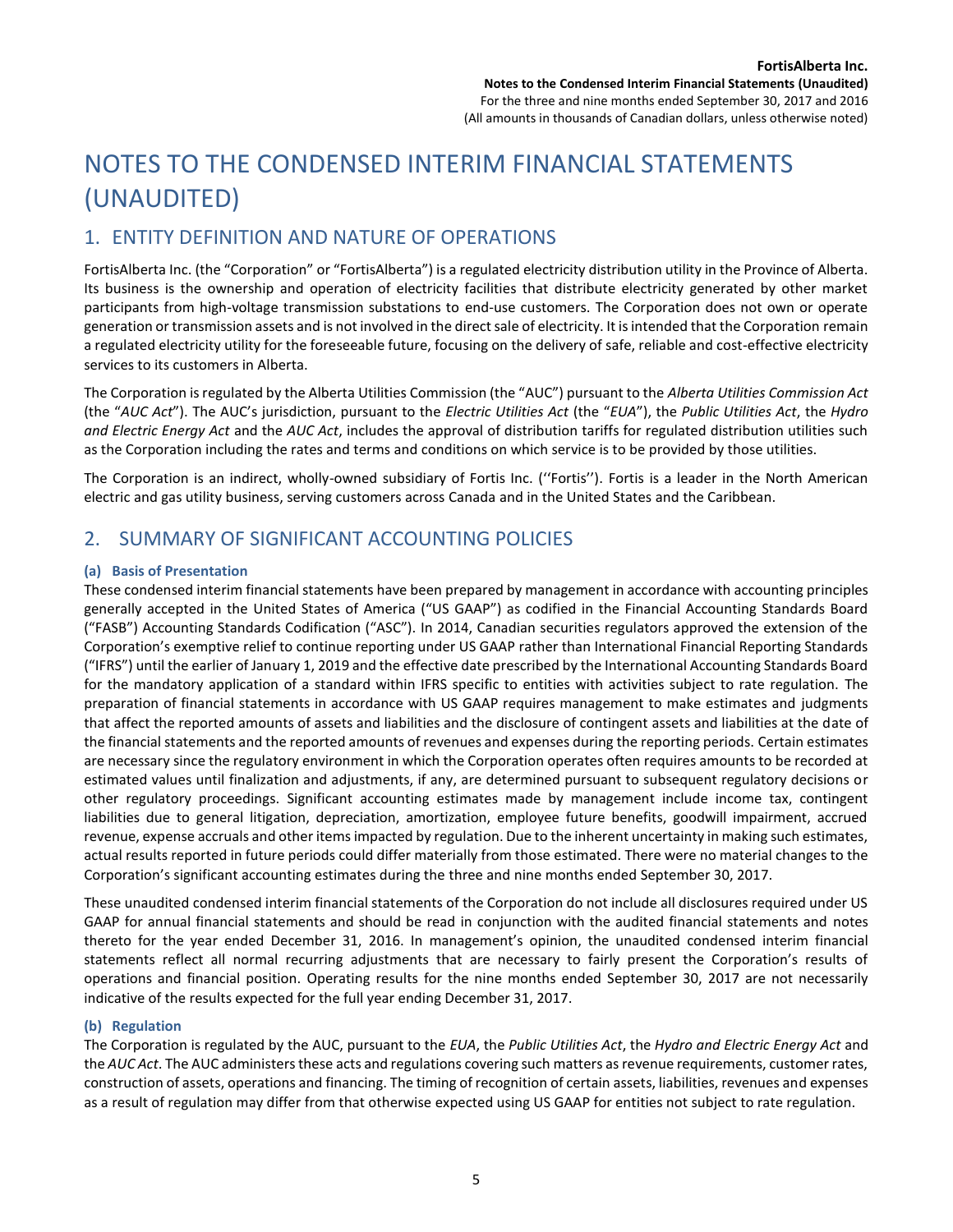#### **(b) Regulation (cont'd)**

Effective January 1, 2013, the AUC prescribed that distribution utilities in Alberta, including the Corporation, move to a form of rate regulation referred to as performance-based regulation ("PBR") for a five-year term. Under PBR, a formula that estimates inflation annually and assumes productivity improvements is used to determine distribution rates on an annual basis. Each year this formula is applied to the preceding year's distribution rates. The 2012 distribution rates are the base rates upon which the formula was first applied and they were set using a traditional cost-of-service model whereby the AUC established the Corporation's revenue requirement, being those revenues corresponding to the costs associated with the distribution business and provided a rate of return on a deemed equity component of capital structure ("ROE") applied to rate base assets. The Corporation's ROE for ratemaking purposes was 8.75% for 2012 with a deemed equity ratio of 41%. For 2016 and 2017, the Corporation's ROE has been set at 8.30% and 8.50%, respectively, with a deemed equity ratio of 37%. The impact of changes approved by the AUC to ROE and capital structure during the PBR term apply only to the portion of rate base that is funded by revenue provided by mechanisms separate from the formula.

The PBR plan includes mechanisms for the recovery or settlement of items determined to flow through directly to customers ("Y factor") and the recovery of costs related to capital expenditures that are not being recovered through the formula ("K factor" or "capital tracker"). The AUC also approved a Z factor, a PBR re-opener and an ROE efficiency carry-over mechanism. The Z factor permits an application for recovery of costs related to significant unforeseen events. The PBR re-opener permits an application to re-open and review the PBR plan to address specific problems with the design or operation of the PBR plan. The use of the Z factor and PBR re-opener mechanisms is associated with certain thresholds. The ROE efficiency carry-over mechanism provides an efficiency incentive by permitting a utility to continue to benefit from any efficiency gains achieved during the PBR term for two years following the end of that term.

#### **Capital Tracker Applications**

In February 2016, the AUC issued Decision 20497-D01-2016 (the "2016 Capital Tracker Decision") related to the Corporation's 2014 True-Up and 2016-2017 Capital Tracker Application. In that Application, the Corporation had sought: (i) approval of capital tracker revenue associated with 2016 and 2017; (ii) an update to the 2014 capital tracker revenue to reflect actual capital tracker expenditures; and (iii) approval of additional revenue related to capital tracker amounts for 2013, 2014 and 2015 that had not been fully approved in the 2015 Capital Tracker Decision received in March 2015.

In June 2016, the Corporation filed a 2015 True-Up Application to update 2015 capital tracker revenue for actual capital tracker expenditures and the effects of the 2016 Capital Tracker Decision. The AUC issued its decision on the 2015 True-Up Application in January 2017, approving the 2015 capital tracker amount as filed, pending a determination on the Corporation's Compliance Filing submitted in February 2017. In May 2017, the AUC issued Decision 22442-D01-2017 approving the Corporation's 2015 Capital Tracker True-Up Compliance Filing.

In June 2017, the Corporation filed a 2016 Capital Tracker True-Up Application to update the 2016 capital tracker revenue for actual capital tracker expenditures. Capital tracker revenue was reduced by \$0.3 million in the first nine months of 2017 to reflect the true-up to actual 2016 capital expenditures. A decision is expected in the first quarter of 2018.

In September 2016, the AUC issued Decision 21520-D01-2016 approving 2017 K factor revenue of \$89.5 million. Capital tracker revenue was reduced by \$1.7 million in the first nine months of 2017 to reflect actual capital expenditures and associated financing costs.

#### **Generic Cost of Capital**

In October 2016, the AUC issued Decision 20622-D01-2016 (the "2016 GCOC Decision") related to the 2016 and 2017 Generic Cost of Capital ("GCOC") proceeding. In this decision, the AUC maintained an 8.30% allowed ROE for 2016 and increased the allowed ROE to 8.50% for 2017. The decision also set the equity portion of capital structure at 37% for most utilities, which was a decrease from 40% for the Corporation.

For Alberta utilities under PBR, including the Corporation, the impact of the changes to the allowed ROE and capital structure resulting from the 2016 GCOC Decision applies to the portion of rate base that is funded by capital tracker revenue only.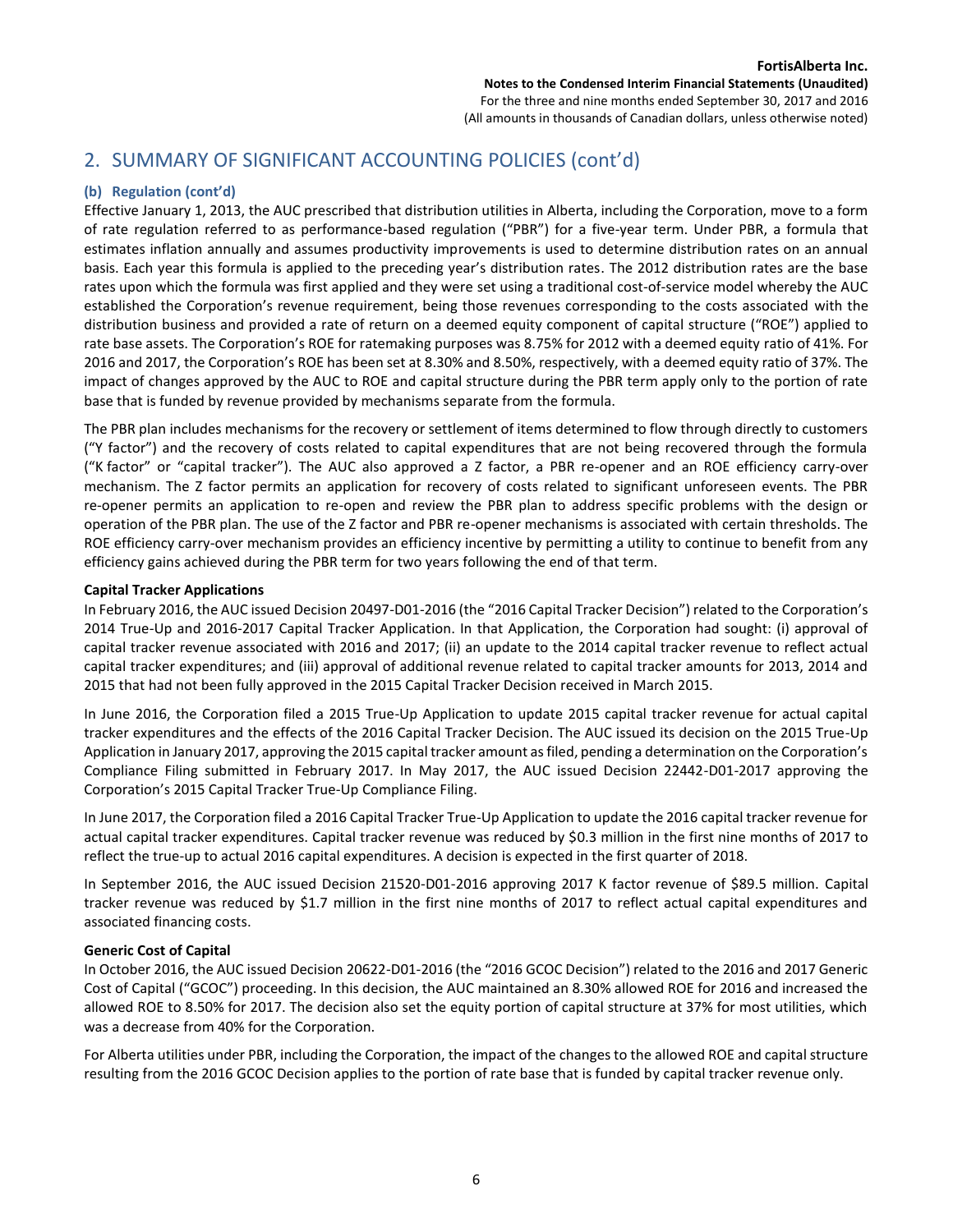#### **(b) Regulation (cont'd)**

#### **Generic Cost of Capital (cont'd)**

In July 2017, the AUC established a proceeding to determine the ROE and capital structure for 2018, 2019, and 2020. The proceeding will commence in October 2017, with an oral hearing in March 2018. A decision is expected in the third quarter of 2018.

#### **2017 Annual Rates Application**

In September 2016, the Corporation filed its 2017 Annual Rates Application. The rates and riders, proposed to be effective on an interim basis for January 1, 2017, included a decrease of approximately 2.4% to the distribution component of customer rates. However, the overall distribution tariff impact, which included the impact of transmission and generation, was an increase of 4.6%.

The decrease in the distribution component of rates reflected: (i) a combined inflation and productivity factor (I-X) of negative 1.9%; (ii) a K factor placeholder of \$89.5 million that was 100% of the depreciation and return associated with the 2017 forecast capital tracker expenditures; (iii) a refund of \$13.1 million that was the difference between the 2013-2016 K factor amounts applied for or approved and the previous placeholder amounts; (iv) a refund of \$0.5 million of K factor carrying costs; and (v) a net collection of Y factor amounts of \$0.5 million. The refund of \$13.1 million was primarily due to the over collection of 2015 capital tracker revenue, as accounted for in the K factor deferrals on the balance sheets as at December 31, 2016 and 2015.

In December 2016, the AUC issued a decision approving the 2017 rates, options, and riders schedules, on an interim basis, effective January 1, 2017, with a rate mitigation measure for residential customers only. The AUC imposed this rate mitigation measure until April 1, 2017 in order to partially offset the impact of the transmission and generation-related increase. The Corporation filed an application in February 2017 for revised residential distribution rates effective April 1, 2017, to give effect to the approved annual rate increases over the remaining nine months of 2017. The Corporation recorded a rate mitigation deferral at March 31, 2017 for revenues to be recovered from residential customers under these rates as of April 1, 2017.

In March 2017, the AUC issued Decision 22415-D01-2017 approving the Corporation's 2017 PBR rates as filed on an interim basis until any required true-up amounts or placeholders are finalized by the AUC. These rates incorporated the collection of the rate mitigation deferral at March 31, 2017.

#### **Electric Distribution System Purchases**

If the Corporation and a municipality or a Rural Electrification Association ("REA") come to an agreement to transfer electric distribution system assets to the Corporation, the transfer and purchase is subject to regulatory oversight. The municipality or REA is required to apply to the AUC to cease and discontinue its operations. Concurrently, the Corporation is required to apply to the AUC to alter its electric service area to include the electric service area of the municipality or REA and obtain approval of the purchase price for the distribution system assets and the related rate treatment.

In 2015, the Corporation was granted AUC approval to, and did acquire, the electric distribution systems of Kingman REA Ltd. and VNM REA Ltd. for \$5.1 million and \$16.0 million, respectively. Subsequently, in 2016, upon request by the Office of the Utilities Consumer Advocate, the AUC initiated a review of its decisions regarding these acquisitions to confirm that the purchase prices paid by the Corporation were properly determined. The scope of the proceeding, as established by the AUC, would not permit the withdrawal of the approval for the transfer of assets involved in the acquisitions.

On October 3, 2017, the AUC issued Decision 21768-D01-2017 in this proceeding, which determined: (i) the Corporation's method to determine the purchase price of both Kingman REA Ltd. and VNM REA Ltd. to be reasonable; (ii) brushing costs associated with facilities' easements for both Kingman REA Ltd. and VNM REA Ltd. be removed from the purchase price; and (iii) the Corporation should apply amortization assumptions to reflect the remaining value of land rights on acquisition. The Corporation has been directed to file a compliance filing by January 15, 2018, for which a decision is expected in the second quarter of 2018.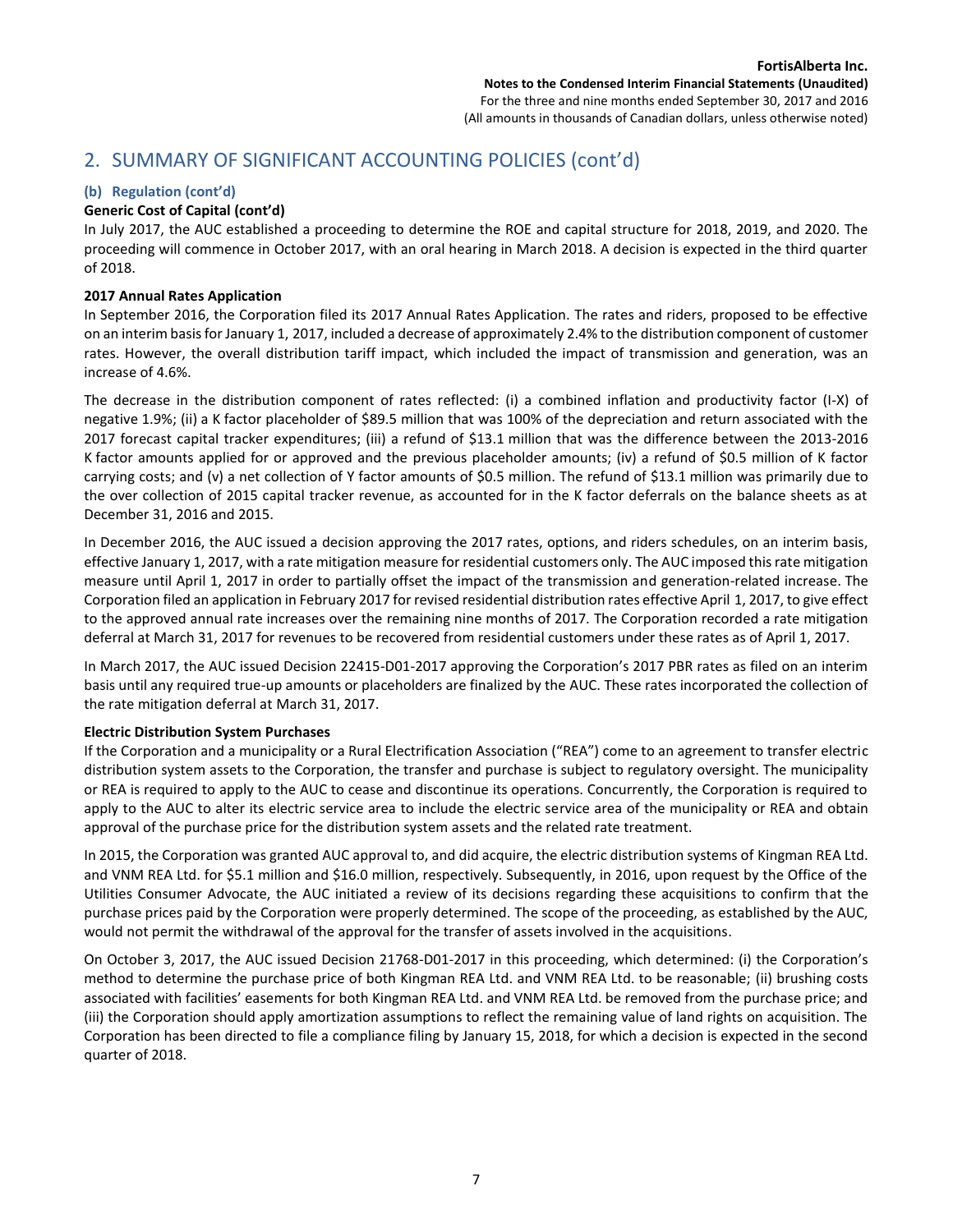#### **(b) Regulation (cont'd)**

#### **Electric Distribution System Purchases (cont'd)**

In July 2016, the Corporation and the Municipality of Crowsnest Pass ("CNP") agreed to the acquisition by the Corporation of CNP's electric distribution system for a proposed purchase price of \$3.7 million, plus GST, and the related applications were filed with the AUC. In December 2016, as a result of the AUC decision to review the purchase prices of the Kingman REA Ltd. and VNM REA Ltd. acquisitions, the AUC suspended its consideration of the acquisition of CNP until it issued a decision on the purchase prices of Kingman REA Ltd. and VNM REA Ltd. In the interim, the Corporation has an operating agreement with CNP to oversee and maintain its electric distribution system and has placed the proposed purchase price of \$3.7 million, plus GST, in trust, as disclosed in Note 2(d) to the 2016 audited annual financial statements. A decision on this matter is expected in the first half of 2018.

#### **(c) Changes in Accounting Policies**

These unaudited condensed interim financial statements have been prepared following the same accounting policies as those used in preparing the Corporation's 2016 audited annual financial statements, except as follows.

Effective January 1, 2017, the Corporation adopted Accounting Standards Update ("ASU") 2017-04, Simplifying the Test for Goodwill Impairment. The amendments in this update simplify the subsequent measurement of goodwill by eliminating step two in the two-step goodwill impairment test. An entity will apply a one-step quantitative test and record the amount of goodwill impairment as the excess of a reporting unit's carrying amount over its fair value, not to exceed the total amount of goodwill allocated to the reporting unit. The new guidance does not amend the optional qualitative assessment of goodwill impairment. The above-noted ASU was applied prospectively and did not impact the Corporation's unaudited condensed interim financial statements for the nine months ended September 30, 2017.

#### **(d) Future Accounting Pronouncements**

The Corporation considers the applicability and impact of all ASUs issued by FASB. The following updates have been issued by FASB, but have not yet been adopted by the Corporation. Any ASUs not included below were assessed and determined to be either not applicable to the Corporation or are not expected to have a material impact on the financial statements.

#### **Revenue from Contracts with Customers**

ASU No. 2014-09 was issued in May 2014 and the amendments in this update create Accounting Standards Codification ("ASC") Topic 606, *Revenue from Contracts with Customers*, and supersede the revenue recognition requirements in ASC Topic 605, *Revenue Recognition*, including most industry-specific revenue recognition guidance throughout the codification. This standard clarifies the principles for recognizing revenue and can be applied consistently across various transactions, industries and capital markets. In 2016, a number of additional ASUs were issued that clarify implementation guidance in ASC Topic 606. This standard, and all related ASUs, is effective for annual and interim periods beginning after December 15, 2017. Early adoption is permitted for annual and interim periods beginning after December 15, 2016. The Corporation has elected not to early adopt.

The new guidance permits two methods of adoption: (i) the full retrospective method and (ii) the modified retrospective method. The Corporation expects to adopt guidance using the modified retrospective approach under which comparative periods would not be restated and the cumulative impact of applying the standard would be recognized at the date of initial adoption, January 1, 2018.

The majority of the Corporation's revenue is generated from the distribution of electricity to end-user customers based on published tariff rates, as approved by the regulator. The Corporation has assessed tariff revenue and expects that the adoption of this standard will not change the Corporation's accounting policy for recognizing tariff revenue and, therefore, will not have a material impact on earnings.

The Corporation is finalizing its assessment on whether this standard will have an impact on its remaining revenue streams. The Corporation has not disclosed the expected impact of adoption on its financial statements as it is not expected to be material.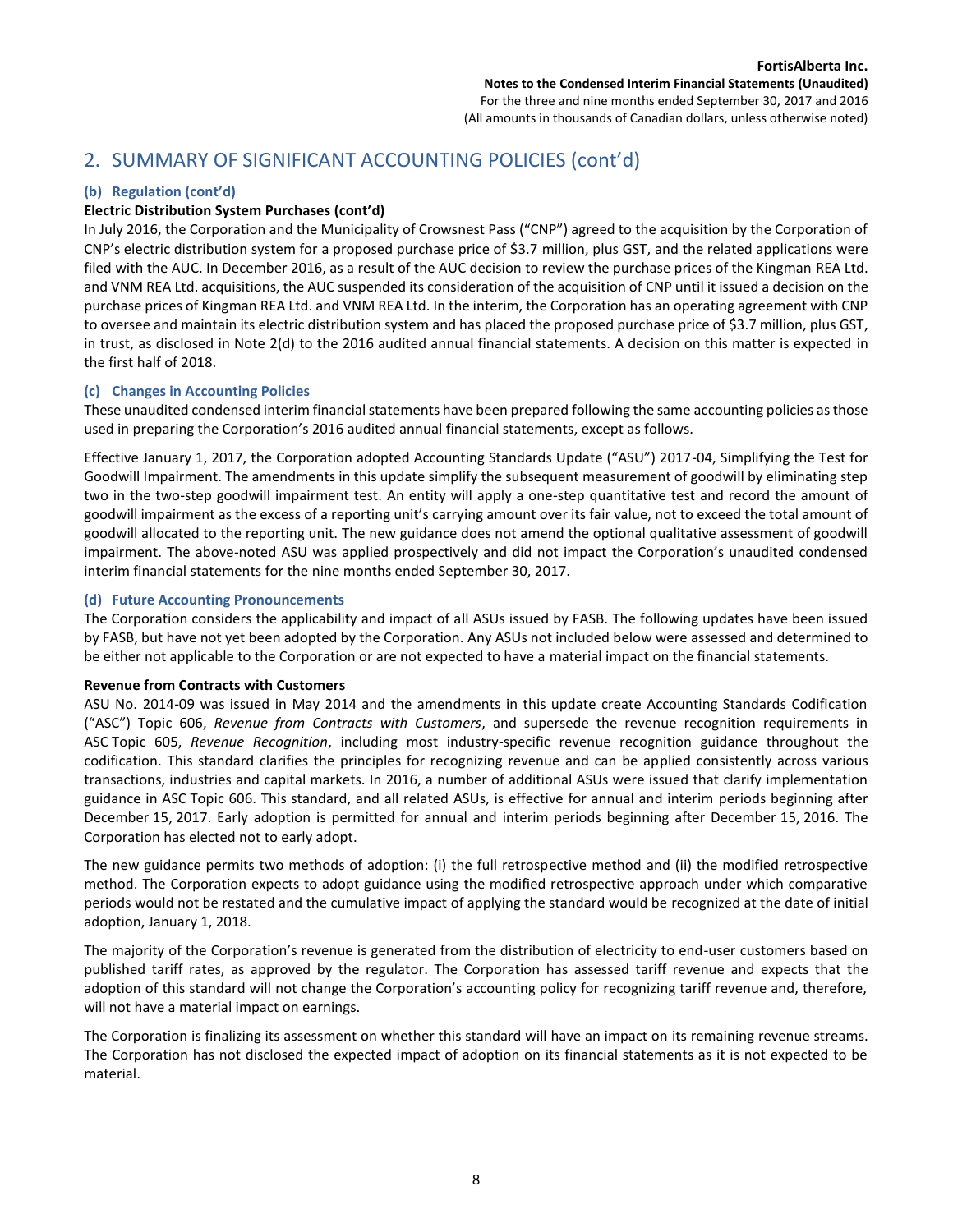#### **(d) Future Accounting Pronouncements (cont'd)**

#### **Revenue from Contracts with Customers (cont'd)**

Alternative revenue programs of rate regulated utilities are outside the scope of this standard as they are not considered contracts with customers. Revenues arising from alternative revenue programs will be presented separately from revenues in scope of the new guidance. The Corporation also expects to add additional disclosures to address the requirements to provide more information regarding the nature, amount, timing and uncertainty of revenue and cash flows. The Corporation is in the process of drafting these required disclosures.

As part of its work to adopt the new revenue recognition standard, the Corporation is implementing, as necessary, changes to existing internal controls over financial reporting ("ICFR"), including accounting processes and the gathering and evaluation of information used in assessing the required disclosures. As the implementation process continues, the Corporation will further assess any necessary changes to ICFR.

#### **Leases**

ASU No. 2016-02 was issued in February 2016 and the amendments in this update create ASC Topic 842, *Leases*, and supersede guidance outlined in ASC Topic 840, *Leases*. The main provision of ASC Topic 842 is the recognition of lease assets and lease liabilities on the balance sheet by lessees for those leases that were previously classified as operating leases. For operating leases, a lessee is required to do the following: (i) recognize a right-of-use asset and a lease liability, initially measured at the present value of the lease payments, on the balance sheet; (ii) recognize a single lease cost, calculated so that the cost of the lease is allocated over the lease term on a generally straight-line basis; and (iii) classify all cash payments within operating activities in the statement of cash flows. These amendments also require qualitative disclosures along with specific quantitative disclosures. This update is effective for annual and interim periods beginning after December 15, 2018 and is to be applied using a modified retrospective approach with practical expedient options. Early adoption is permitted. The Corporation is assessing the impact that the adoption of this update will have on its financial statements and related disclosures.

#### **Measurement of Credit Losses on Financial Instruments**

ASU No. 2016-13, *Measurement of Credit Losses on Financial Instruments*, was issued in June 2016 and the amendments in this update require entities to use an expected credit loss methodology and to consider a broader range of reasonable and supportable information to inform credit loss estimates. This update is effective for annual and interim periods beginning after December 15, 2019 and is to be applied on a modified retrospective basis. Early adoption is permitted for annual and interim periods beginning after December 15, 2018. The Corporation is assessing the impact that the adoption of this update will have on its financial statements and related disclosures.

#### **Improving the Presentation of Net Periodic Pension Cost and Net Periodic Postretirement Benefit Cost**

ASU No. 2017-07, *Improving the Presentation of Net Periodic Pension Cost and Net Periodic Postretirement Benefit Cost*, was issued in March 2017 and the amendments in this update require that an employer disaggregate the current service costs component of net benefit cost and present it in the same statement of earnings line item(s) as other employee compensation costs arising from services rendered. The other components of net benefit cost are required to be presented separately from the service cost component and outside of operating income. Additionally, the amendments allow only the service cost component to be eligible for capitalization when applicable. This update is effective for annual and interim periods beginning after December 15, 2017. Early adoption is permitted. The amendments in this update should be applied retrospectively for the presentation of the net periodic benefit costs and prospectively, on and after the effective date, for the capitalization in assets of only the service cost component of net periodic benefit costs. The Corporation is assessing the impact that the adoption of this update will have on its financial statements and related disclosures.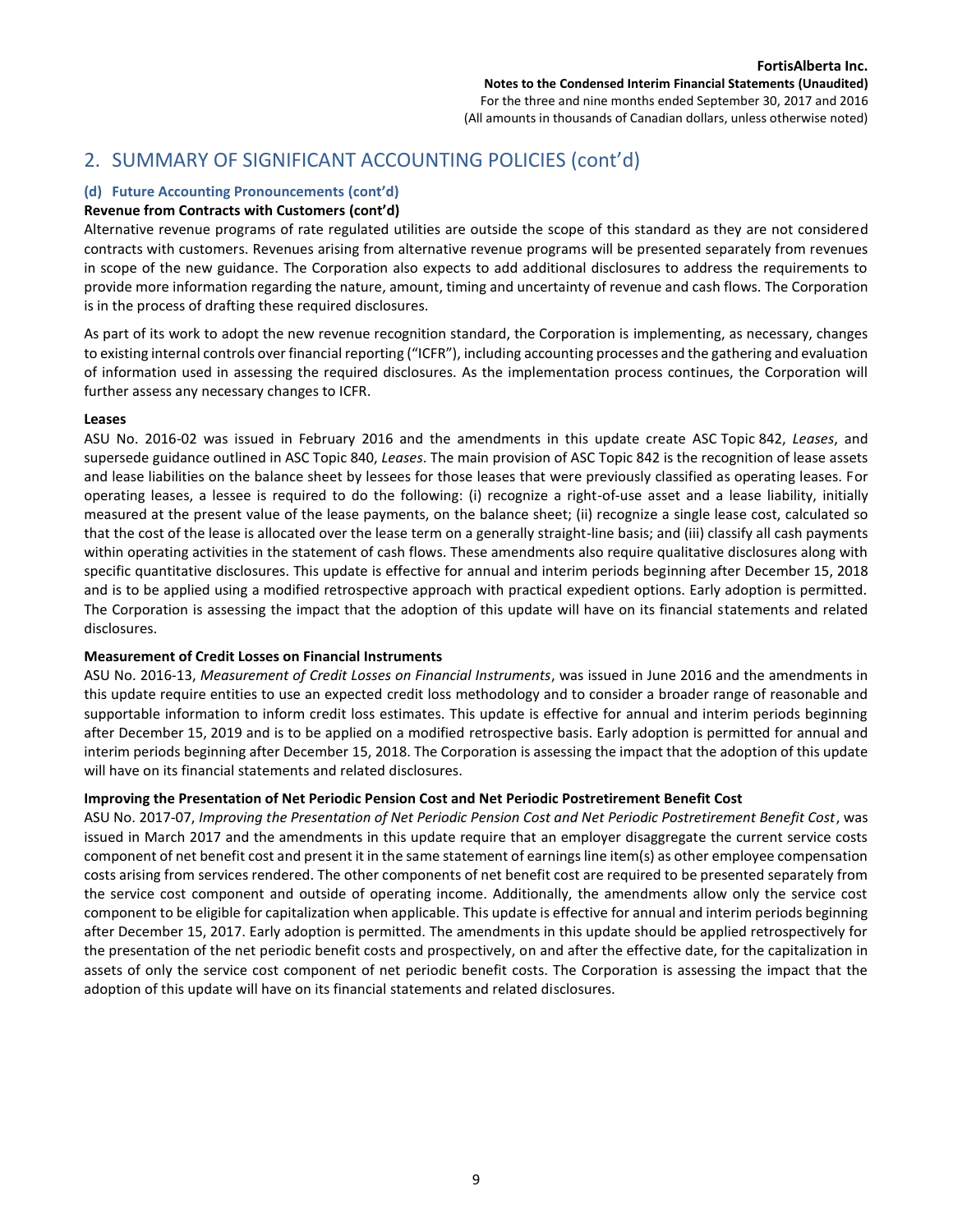## 3. REGULATORY ASSETS AND LIABILITIES

Based on previous, existing or expected AUC decisions, the Corporation has recorded the following amounts that are expected to be recovered from, or refunded to, customers in future periods.

| <b>Regulatory assets</b>                     | September 30, | December 31,  |
|----------------------------------------------|---------------|---------------|
|                                              | 2017          | 2016          |
| Deferred income tax                          | \$<br>287,533 | \$<br>257,165 |
| Deferred overhead                            | 87,581        | 78,348        |
| Regulatory defined benefit pension deferrals | 3,791         | 4,084         |
| A1 rider deferral                            | 1,201         | 696           |
| Rate mitigation deferral (i)                 | 935           |               |
| Y factor deferrals                           | 538           |               |
| K factor deferrals                           | 77            | 306           |
| <b>Total regulatory assets</b>               | 381,656       | 340,599       |
| Less: current portion                        | 2,053         | 854           |
| Long-term regulatory assets                  | \$<br>379,603 | 339,745       |

| <b>Regulatory liabilities</b>                          | September 30, |         |   | December 31, |
|--------------------------------------------------------|---------------|---------|---|--------------|
|                                                        |               | 2017    |   | 2016         |
| Non-asset retirement obligation removal cost provision |               | 381.364 | Ś | 372,168      |
| Alberta Electric System Operator charges deferral      |               | 38,304  |   | 36,956       |
| K factor deferrals                                     |               | 18,097  |   | 26,193       |
| Y factor deferrals                                     |               | 1,206   |   | 1,181        |
| A1 rider deferral                                      |               | 559     |   | 1,671        |
| <b>Total regulatory liabilities</b>                    |               | 439,530 |   | 438,169      |
| Less: current portion                                  |               | 47,741  |   | 26,136       |
| Long-term regulatory liabilities                       |               | 391,789 |   | 412,033      |

#### **(i) Rate mitigation deferral**

This balance represents the deferral of revenue associated with the AUC's approved rate mitigation measures for residential customers as discussed in Note 2(b) above. The rate mitigation deferral balance is expected to be collected from customers over the remaining three months of 2017.

A detailed description of the nature of the Corporation's other regulatory assets and liabilities was provided in Note 4 of the Corporation's 2016 audited annual financial statements.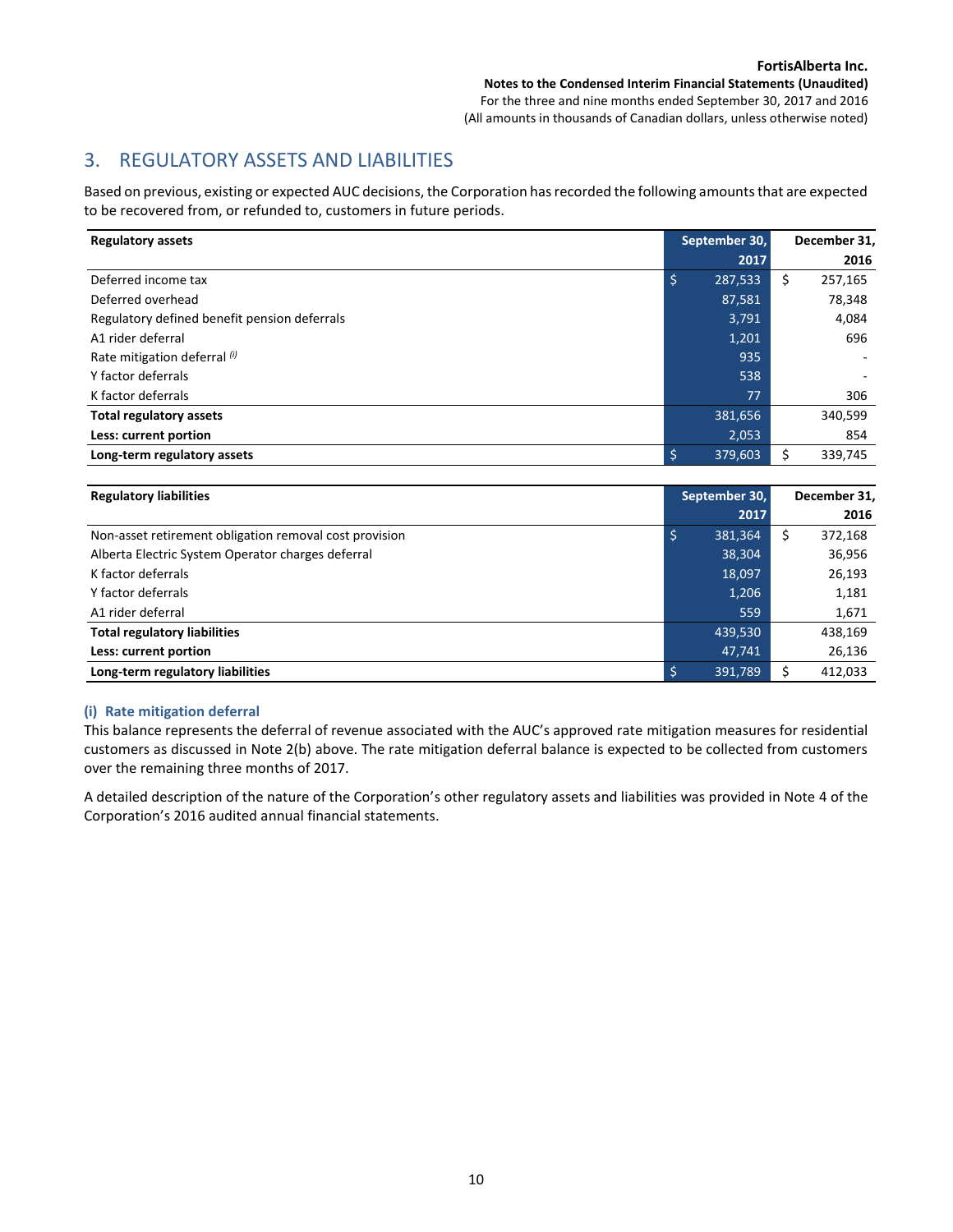### 4. DEBT

In July 2017, the Corporation renegotiated and amended its syndicated credit facility, extending the maturity date of the facility from August 2021 to August 2022. The amended agreement contains similar terms and conditions as the previous agreement.

In September 2017, the Corporation entered into an agreement with a syndicate of agents, pursuant to which the Corporation sold \$200.0 million of senior unsecured debentures. The debentures bear interest at a rate of 3.67%, to be paid semi-annually, and mature in 2047. Proceeds of the issue were used to repay the bilateral credit facility of \$90.0 million and existing indebtedness incurred under the committed credit facility to finance capital expenditures and for general corporate purposes. The bilateral credit facility was terminated upon repayment.

## 5. EMPLOYEE FUTURE BENEFITS

#### **Costs Recognized**

For defined benefit pension plans, the difference between the expense recognized under US GAAP and that recovered in current rates is subject to deferral treatment and is expected to be recovered or refunded in future rates. For the other post-employment benefit ("OPEB") plan, the difference between the expense recognized under US GAAP and that recovered in current rates is not subject to deferral treatment.

|                                                     |       | <b>Defined Benefit Pension Plans</b> |                                 | <b>OPEB Plan</b> |
|-----------------------------------------------------|-------|--------------------------------------|---------------------------------|------------------|
| Three months ended September 30                     | 2017  | 2016                                 | 2017                            | 2016             |
| Service cost                                        | 154   | l\$<br>92                            | l \$<br>95                      | Ś.<br>162        |
| Interest cost                                       | 403   | 411                                  | 75                              | 97               |
| Expected return on plan assets                      | (216) | (223)                                |                                 |                  |
| Amortizations:                                      |       |                                      |                                 |                  |
| Past service cost                                   |       |                                      | 63                              | 63               |
| Actuarial loss (gain)                               | 294   | 60                                   | (39)                            |                  |
| Net benefit cost recognized                         | 635   | 340                                  | 194                             | 322              |
| Regulatory adjustments                              | (181) | 118                                  |                                 |                  |
| Net benefit cost recognized in financial statements | 454   | 458                                  | 194                             | 322              |
| Defined contribution cost                           | 2,120 | 2,095                                |                                 |                  |
| Total employee future benefit cost                  | 2,574 | l S<br>$2,553$ \$                    | $194$ $\overline{\phantom{1}5}$ | 322              |

|                                                     | <b>Defined Benefit Pension Plans</b> |     |            |      | <b>OPEB Plan</b> |    |      |
|-----------------------------------------------------|--------------------------------------|-----|------------|------|------------------|----|------|
| Nine months ended September 30                      | 2017                                 |     | 2016       |      | 2017             |    | 2016 |
| Service cost                                        | 488                                  | l s | 277        | l \$ | 286              | Ŝ. | 485  |
| Interest cost                                       | 1,209                                |     | 1,233      |      | 224              |    | 293  |
| Expected return on plan assets                      | (647)                                |     | (669)      |      |                  |    |      |
| Amortizations:                                      |                                      |     |            |      |                  |    |      |
| Past service cost                                   |                                      |     |            |      | 190              |    | 190  |
| Actuarial loss (gain)                               | 881                                  |     | 179        |      | (117)            |    |      |
| Net benefit cost recognized                         | 1,931                                |     | 1,020      |      | 583              |    | 968  |
| Regulatory adjustments                              | (587)                                |     | 374        |      |                  |    |      |
| Net benefit cost recognized in financial statements | 1,344                                |     | 1,394      |      | 583              |    | 968  |
| Defined contribution cost                           | 7,480                                |     | 7,159      |      |                  |    |      |
| Total employee future benefit cost                  | 8,824                                | l Ś | $8,553$ \$ |      | 583              | S, | 968  |

**Components of Net Periodic Costs**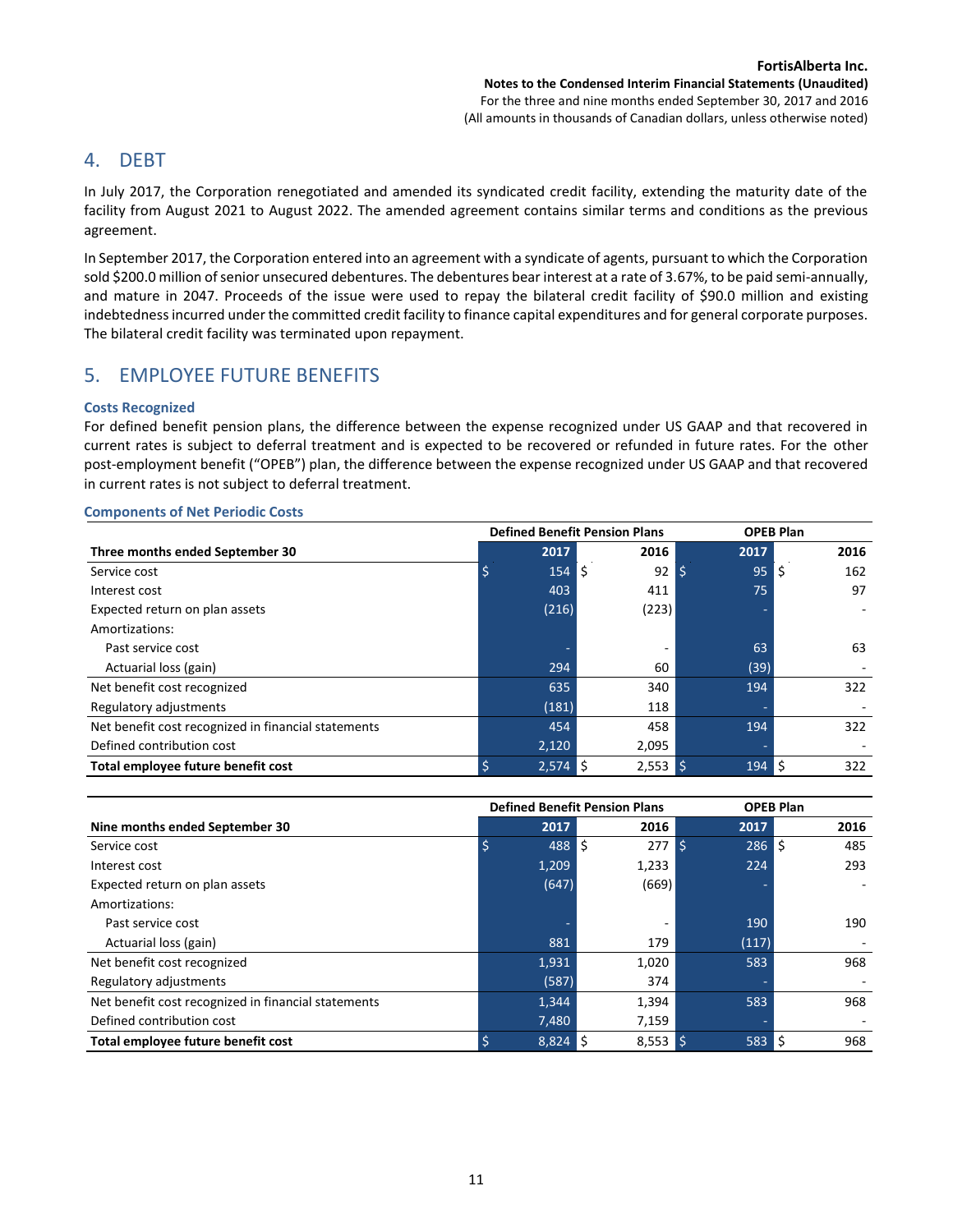# 5. EMPLOYEE FUTURE BENEFITS (cont'd)

#### **Pension Plan Contributions**

The Corporation made total contributions to the defined benefit retirement plan of \$0.4 million and \$1.3 million for the three and nine months ended September 30, 2017, respectively. Minimum funding contributions of approximately \$1.8 million will be made towards the defined benefit pension plan and contributions of \$0.8 million toward the OPEB plan in 2017.

## 6. FAIR VALUE MEASUREMENTS

Fair value is the price that would be received to sell an asset or paid to transfer a liability in an orderly transaction between market participants at the measurement date. A fair value measurement is required to reflect the assumptions that market participants would use in pricing a financial asset or financial liability based on the best available information. These assumptions include the risks inherent in a particular valuation technique, such as a pricing model, and the risks inherent in the inputs to the model. A fair value hierarchy exists which prioritizes the inputs used to measure fair value.

The three levels of the fair value hierarchy are defined as follows:

- Level 1: Fair value determined using unadjusted quoted prices in active markets;
- Level 2: Fair value determined using pricing inputs that are observable; and
- Level 3: Fair value determined using unobservable inputs only when relevant observable inputs are not available.

The fair values of the Corporation's financial instruments reflect a point-in-time estimate based on current and relevant market information about the instruments as at the balance sheet dates. The estimates cannot be determined with precision as they involve uncertainties and matters of judgment; therefore, they may not be relevant in predicting the Corporation's future earnings or cash flows.

The following table represents the fair value measurements of the Corporation's financial instruments:

| Long-term debt                | September 30, | December 31, |
|-------------------------------|---------------|--------------|
|                               | 2017          | 2016         |
| Fair value (1)                | 2,321,204     | 2,117,122    |
| Carrying value <sup>(2)</sup> | 2,033,617     | 1,833,594    |

*(1) The fair value of the long-term debt was estimated using level 2 inputs based on the indicative prices for the same or similarly rated issues for debt of the same remaining maturities.*

*(2) Carrying value is presented gross of debt issuance costs of \$15,064 (December 31, 2016 - \$14,116).*

The carrying value of financial instruments included in current assets, long-term other assets, short-term borrowings and current liabilities on the balance sheet approximate their fair value, which reflects the short-term maturity, normal trade credit terms and/or nature of these financial instruments.

## 7. FINANCIAL RISK MANAGEMENT

Exposure to credit risk, interest rate risk and liquidity risk arises in the normal course of the Corporation's business.

#### **Credit Risk**

The Corporation has a concentration of credit risk as a result of its distribution service billings being to a relatively small group of retailers, or counterparties. Counterparty credit risk is the financial risk associated with the non-performance of contractual obligations by counterparties. The Corporation extends credit to select counterparties in the normal course of business.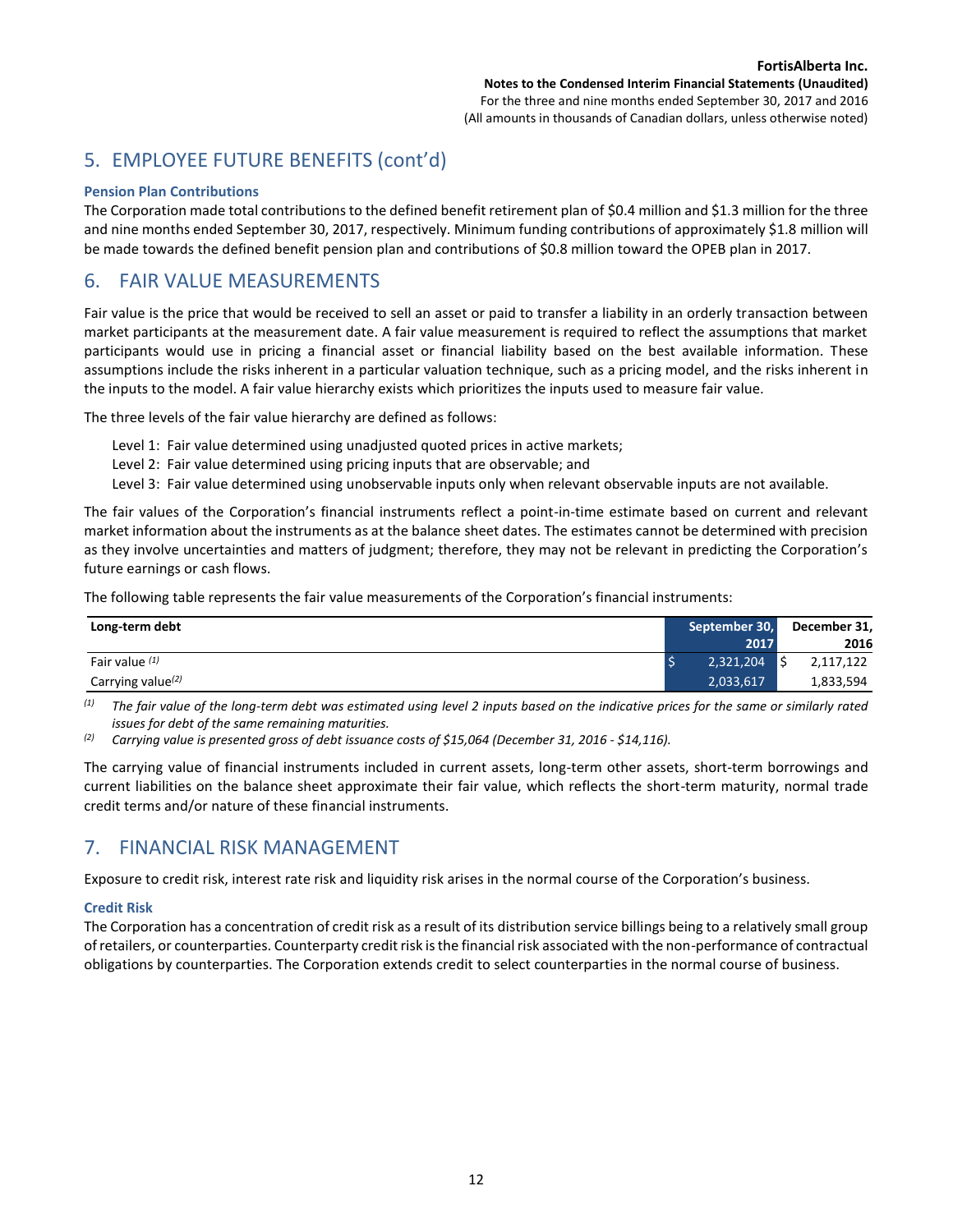# 7. FINANCIAL RISK MANAGEMENT (cont'd)

#### **Credit Risk (cont'd)**

For accounts receivable, the Corporation's gross credit risk exposure is equal to the carrying value on the condensed interim balance sheet. The Corporation monitors its credit exposure in accordance with its Terms and Conditions of Distribution Access Service as approved by the AUC. The Corporation is required to minimize its net exposure to retailer billings by obtaining an acceptable form of prudential, which includes a cash deposit, bond, letter of credit, an investment grade credit rating from a major rating agency, or a financial guarantee from an entity with an investment grade credit rating. As at September 30, 2017, the Corporation has reduced its exposure to \$1.4 million.

#### **Interest Rate Risk**

Interest rate risk is the financial risk that the fair value or future cash flows of a financial instrument will fluctuate because of changes in market interest rates. The Corporation's debentures bear fixed interest expense that is recovered in current distribution rates, thereby minimizing cash flow variability due to interest rate exposures. Any new issues of fixed rate debentures by the Corporation within the five-year PBR term would be exposed to cash flow variability to the extent that the inflation and productivity factor of the PBR formula may not fully provide for the interest expense. The fair value of the Corporation's fixed rate debentures fluctuates as market interest rates change; however, the Corporation plans to hold these debentures until maturity thereby mitigating the risk of these fluctuations. The drawings under the Corporation's committed credit facilities are at current market short-term interest rates, exposing the Corporation to some cash flow risk, but minimal fluctuations in fair value.

The Corporation's committed credit facilities have interest rate and fee components that are sensitive to the Corporation's credit ratings. The Corporation is rated by DBRS and Standard and Poor's ("S&P") and a change in rating by either of these rating agencies could potentially increase or decrease the interest expense of the Corporation. As at September 30, 2017, the Corporation's debentures were rated by DBRS at A (low) and by S&P at A-.

#### **Liquidity Risk**

Liquidity risk is the financial risk that the Corporation will encounter challenges in meeting obligations associated with financial liabilities. The Corporation anticipates it will be able to meet interest payments on outstanding indebtedness from internally generated funds but expects to rely upon the proceeds of new indebtedness to meet the principal obligations when due. The number of years to maturity of the principal outstanding and interest payments on the Corporation's long-term debt as at December 31, 2016 were summarized in Note 17 of the Corporation's 2016 audited annual financial statements.

The Corporation's financial position could be adversely affected if it fails to arrange sufficient and cost-effective financing to fund, among other things, capital expenditures and the repayment of maturing debt. The ability to arrange sufficient and cost-effective financing is subject to numerous factors, including the results of operations and financial position of the Corporation, conditions in the capital and bank credit markets, ratings assigned by rating agencies, and general economic conditions. To mitigate this risk, the Corporation has a \$250.0 million unsecured committed credit facility to support shortterm financing of capital expenditures and seasonal working capital requirements. As at September 30, 2017, the Corporation had no drawings on this facility (December 31, 2016 - \$nil).

### 8. COMMITMENTS AND CONTINGENCIES

A detailed description of the nature of the Corporation's commitments and contingencies was provided in Note 17 of the Corporation's 2016 audited annual financial statements. There have been no material changes to the nature or amounts of these items, except as discussed below.

The Corporation's obligation for future principal and interest payments have increased as a result of the September 2017 issuance of \$200.0 million senior unsecured debentures. Refer to Note 4 for further information.